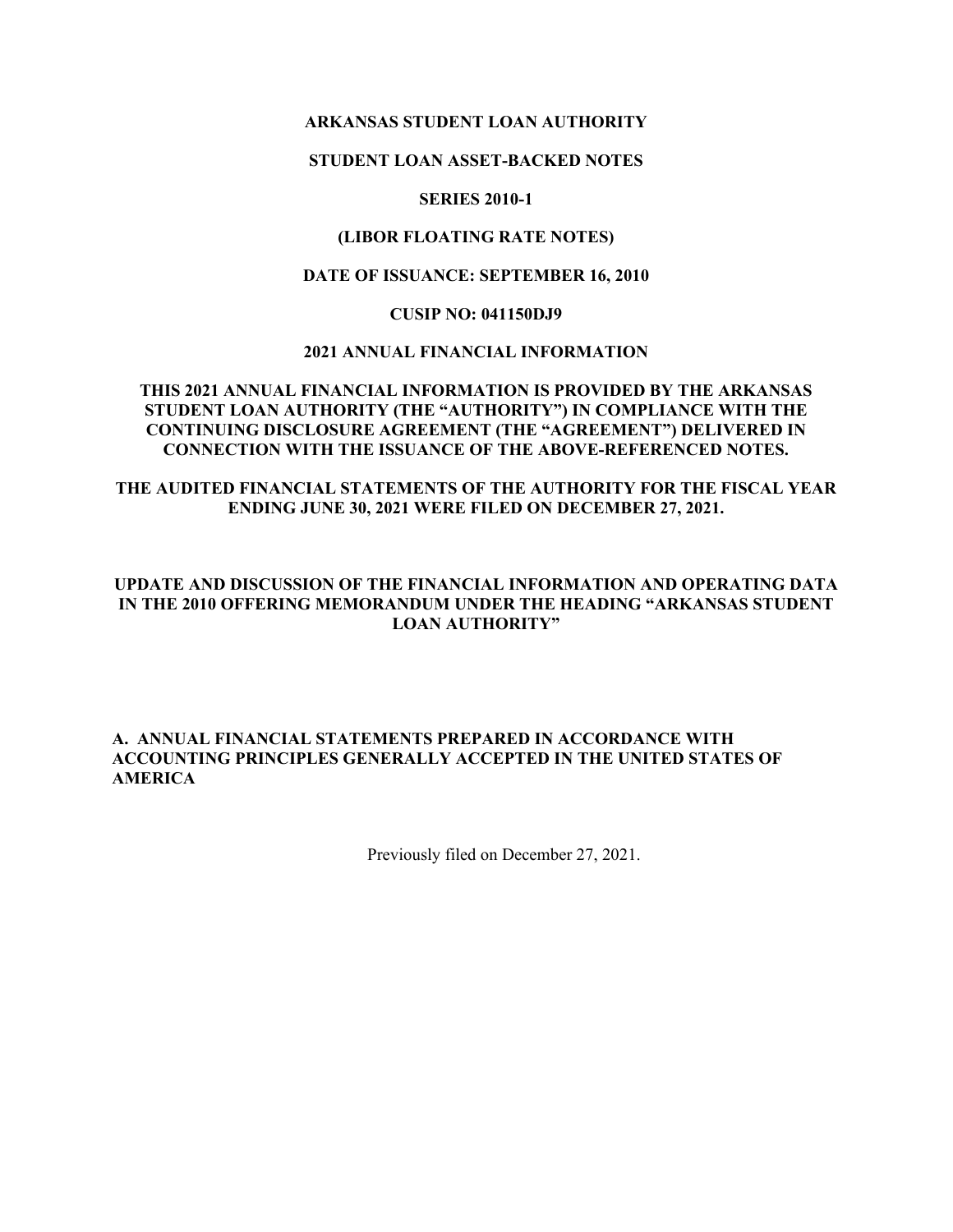#### **B. AN UPDATE AND DISCUSSION OF THE FINANCIAL INFORMATION AND OPERATING DATA IN THE OFFERING MEMORANDUM UNDER THE HEADING "ARKANSAS STUDENT LOAN AUTHORITY"**

#### **Membership**

On April 4, 2017, Governor Asa Hutchinson signed into law Act 824 of the 2017 Acts of Arkansas which by the terms of the Act and consequently the merger was effective July 1, 2017.

Pursuant to Subchapter 19 of the Act, the Arkansas Student Loan Financing Act, in Section 15-902(e), the Arkansas Development Finance Authority effective on that date assumed all the contracts and debt obligations of Arkansas Student Loan Authority that were outstanding as of that date.

Arkansas Development Finance Authority operates the functions of the Arkansas Student Loan Authority as a division of Arkansas Development Finance Authority. After the effective date of the Act, the Arkansas Student Loan Authority will be managed by the Board of Directors of the Arkansas Development Finance Authority and serve under its President.

#### **Staff**

The Authorizing Act empowers the Issuer to employ a director and such other professionals as are necessary to implement the programs of the Issuer. Tony W. Williams is employed as the Executive Director of the Authority and has the responsibility of directing the Issuer on a day-to-day basis. Mr. Williams was appointed Executive Director of the Issuer effective on July 1, 2004 by resolution of the Issuer adopted on December 9, 2003.

Prior to 2004 Mr. Williams was employed by Edfinancial in its Little Rock office, where he held the position of Business Development Manager since April 1998. Pursuant to the Program Administration Agreement between Edfinancial and the Issuer (see the caption "Program Agreement," below), Mr. Williams worked exclusively for the Issuer in the development, management and promotion of the Issuer's products and programs. Prior to his employment with Edfinancial, Mr. Williams was employed by the Issuer from 1987 to 1998 in various positions, including Vice President of Program Operations and Loan Operations Manager. Mr. Williams was employed from 1986 to 1987 by Union National Bank in Little Rock and is a 1986 graduate of the University of Central Arkansas.

Mark Conine serves as the interim Chief Financial Officer (promoted to President in May 2021) of the Issuer and is responsible for the management and day-to-day coordination of all financial activities and investor relations. Prior to joining the Issuer in January 2005, Mr. Conine served in the tax group of Ernst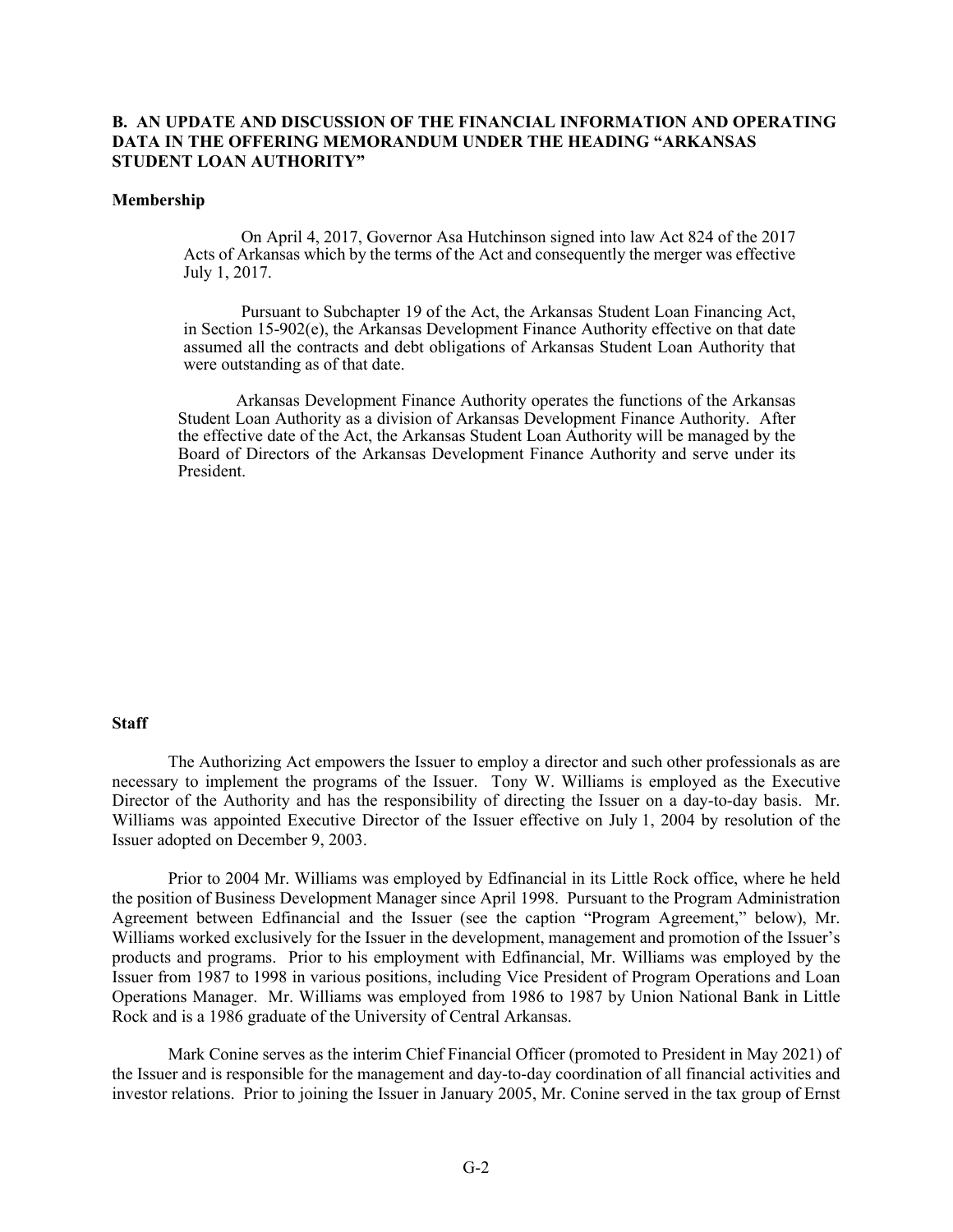& Young, LLP specializing in the multi-state banking and transportation industries. Mr. Conine worked in the corporate tax department of a Fortune 500 telecommunications company prior to joining Ernst & Young, LLP. He received a B.A. in Accounting and Finance from Ouachita Baptist University in 1997 and is a licensed Certified Public Accountant and Chartered Global Management Accountant.

The Issuer currently employs two persons in addition to Mr. Williams and Mr. Conine. The Issuer's mailing address is 3801 Woodland Heights, Suite 200, Little Rock, Arkansas 72212. The Issuer's telephone number is (501) 682-2952.

#### **Use of Proceeds**

The proceeds were used as described in the original offering memorandum.

### **Characteristics of the Financed Student Loans**

As of June 30, 2021, the aggregate outstanding principal balance of the student loans in each of the following tables includes the principal balance due from borrowers, which does not include total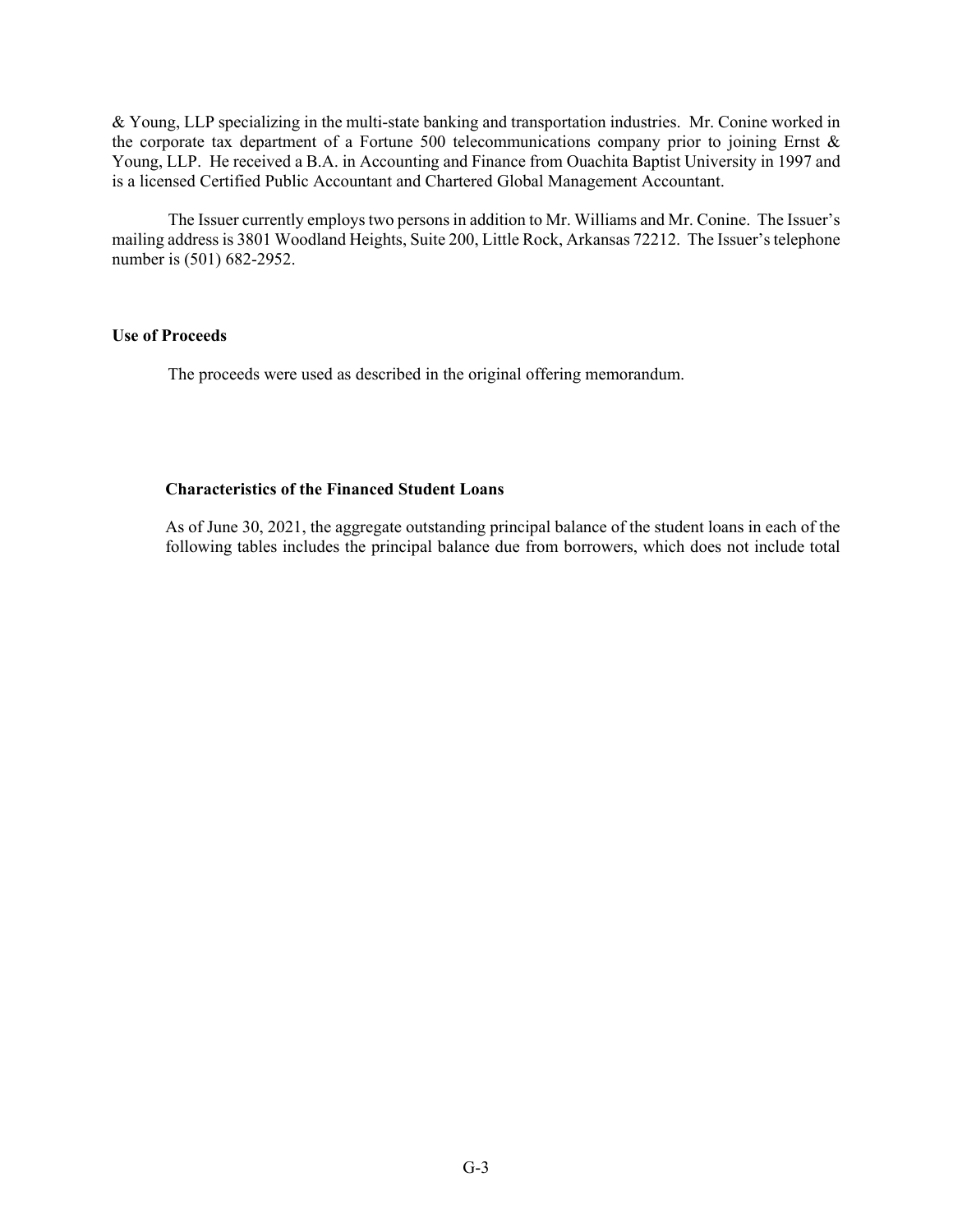accrued interest. The percentages set forth in the tables below may not always add to 100% and the balances may not always add to \$73,749,262 due to rounding.

#### **Composition of the Financed Student Loan Portfolio (As of June 30, 2021)**

| Aggregate Outstanding Principal Balance                                | \$73,749,262 |
|------------------------------------------------------------------------|--------------|
| Number of Borrowers <sup>®</sup>                                       | 3,521        |
| Average Outstanding Principal Balance Per Borrower                     | \$20,946     |
| Number of Loans                                                        | 7,554        |
| Average Outstanding Principal Balance Per Loan                         | \$9,763      |
| Weighted Average Remaining Term to Scheduled Maturity (Months)**       | 165.59       |
| Weighted Average Payments Made (Months)                                | Unknown      |
| Weighted Average Annual Borrower Interest Rate*                        | Unknown      |
| Weighted Average Special Allowance Payment Repayment Margin to 3-Month | Unknown      |
| <b>Commercial Paper</b>                                                |              |
| Weighted Average Special Allowance Payment Repayment Margin to 91-Day  | Unknown      |
| <b>Treasury Bill</b>                                                   |              |

\* A single borrower can have more than one account if such borrower had different types of underlying FFELP loans with certain characteristics.

 $\mathcal{L}=\{1,2,3,4,5\}$ 

The weighted average remaining term to scheduled maturity shown in the table above was determined from the statistical cutoff date to the scheduled maturity date of the applicable student loan, including any current deferral or forbearance periods, but without giving effect to any deferral or forbearance periods that may be granted in the future.

\*\*\* The weighted average annual borrower interest rate shown in the table above was determined without including any special allowance payments or any rate reductions that may be earned by borrowers in the future.

#### **Distribution of the Financed Student Loans by Loan Type (As of June 30, 2021)**

| <b>Loan Type</b>           | <b>Number of Loans</b> | Outstanding<br><b>Principal Balance</b> | <b>Percent of Loans by</b><br>Outstanding<br><b>Principal Balance</b> |
|----------------------------|------------------------|-----------------------------------------|-----------------------------------------------------------------------|
| Stafford-Unsubsidized      | 1,202                  | \$5,627,069                             | 7.63%                                                                 |
| Stafford-Subsidized        | 2,207                  | 6,607,934                               | 8.96                                                                  |
| Consolidation-Unsubsidized | 2,013                  | 32,634,048                              | 44.25                                                                 |
| Consolidation-Subsidized   | 2,058                  | 28,511,465                              | 38.66                                                                 |
| PLUS                       | 72                     | 353,996                                 | 0.48                                                                  |
| <b>SLS</b>                 |                        | 14,750                                  | 0.02                                                                  |
| Total                      | 7,554                  | \$73,749,262                            | 100.00%                                                               |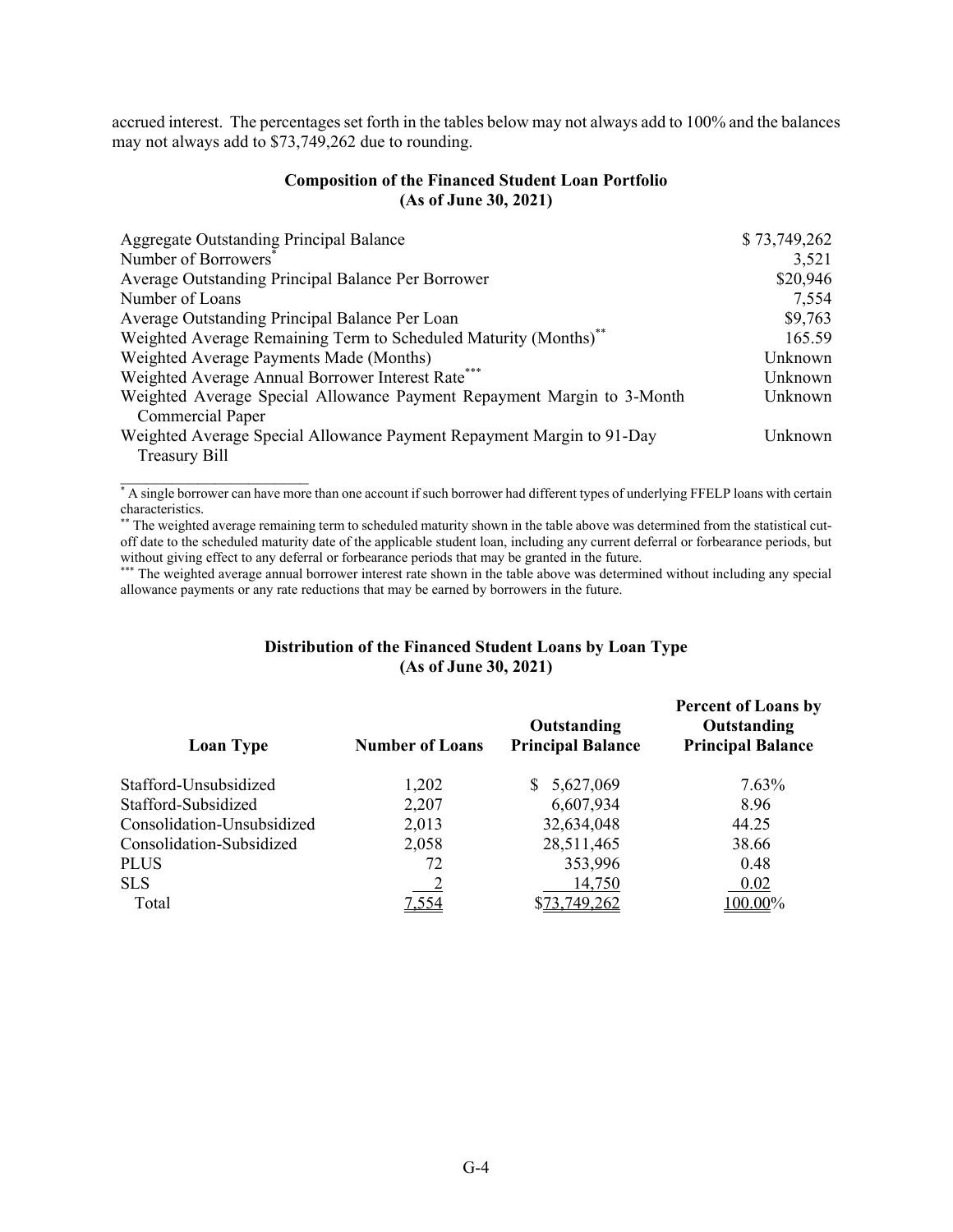| Distribution of the Financed Student Loans by Range of Annual Borrower Interest Rate |
|--------------------------------------------------------------------------------------|
| (As of June 30, 2021)                                                                |

| <b>Range of Annual Borrower</b><br><b>Interest Rate</b> | <b>Number of Loans</b> | Outstanding<br><b>Principal Balance</b> | <b>Percent of Loans by</b><br>Outstanding<br><b>Principal Balance</b> |
|---------------------------------------------------------|------------------------|-----------------------------------------|-----------------------------------------------------------------------|
| Less than or equal to $2.00\%$                          | 961                    | \$3,886,586                             | 5.30%                                                                 |
| $2.01\% - 3.00\%$                                       | 2,632                  | 13,798,487                              | 18.73                                                                 |
| $3.01\% - 4.00\%$                                       | 989                    | 15,096,474                              | 20.48                                                                 |
| $4.01\% - 5.00\%$                                       | 804                    | 14,757,227                              | 19.98                                                                 |
| $5.01\% - 6.00\%$                                       | 798                    | 8,016,545                               | 10.86                                                                 |
| $6.01\% - 7.00\%$                                       | 905                    | 11,468,010                              | 15.54                                                                 |
| $7.01\% - 8.00\%$                                       | 379                    | 5,722,943                               | 7.78                                                                  |
| Greater than 8.00%                                      | 85                     | 1,002,990                               | 1.33                                                                  |
| Total                                                   | 7,554                  | <u>73,749,262</u>                       | 100.00%                                                               |

### **Distribution of the Financed Student Loans by School Type (As of June 30, 2021)**

| <b>School Type</b>  | <b>Number of Loans</b> | Outstanding<br><b>Principal Balance</b> | <b>Percent of Loans by</b><br>Outstanding<br><b>Principal Balance</b> |
|---------------------|------------------------|-----------------------------------------|-----------------------------------------------------------------------|
| 2-Year              | 961                    | 4,129,959                               | 5.60%                                                                 |
| Graduate/4-Year $+$ | 6,479                  | 68,535,189                              | 92.93                                                                 |
| Proprietary         | 97                     | 545,744                                 | 0.74                                                                  |
| Other/Unknown       | <u>17</u>              | 538,370                                 | 0.73                                                                  |
| Total               | <u>7,554</u>           | 73, 749, 262                            | 100.00%                                                               |

# **Distribution of the Financed Student Loans by SAP Interest Rate Index (As of June 30, 2021)**

|                                          |                        |                                         | <b>Percent of Loans by</b>              |
|------------------------------------------|------------------------|-----------------------------------------|-----------------------------------------|
| <b>SAP</b><br><b>Interest Rate Index</b> | <b>Number of Loans</b> | Outstanding<br><b>Principal Balance</b> | Outstanding<br><b>Principal Balance</b> |
| 3-month LIBOR Index                      | 7.554                  | \$73,749,262                            | 100.00%                                 |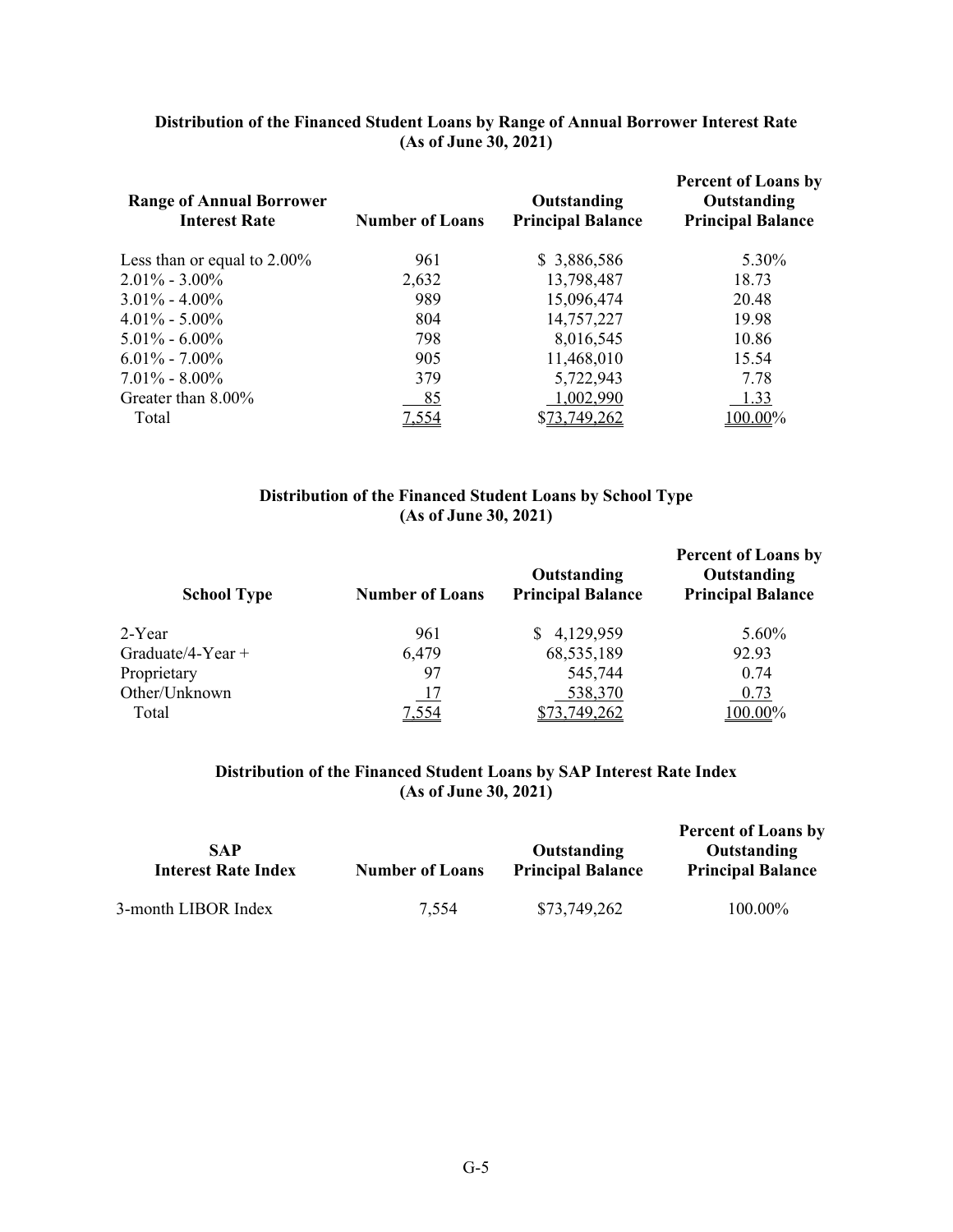| Distribution of the Financed Student Loans by Borrower Payment Status |
|-----------------------------------------------------------------------|
| (As of June 30, 2021)                                                 |

| <b>Borrower Payment Status</b> | <b>Number of Loans</b> | Outstanding<br><b>Principal Balance</b> | <b>Percent of Loans by</b><br>Outstanding<br><b>Principal Balance</b> |
|--------------------------------|------------------------|-----------------------------------------|-----------------------------------------------------------------------|
| In School                      |                        | \$4,434                                 | $0.01\%$                                                              |
| Grace                          | 0                      |                                         | 0.00                                                                  |
| Deferment                      | 351                    | 2,868,796                               | 3.89                                                                  |
| Forbearance                    | 684                    | 7,314,254                               | 9.92                                                                  |
| Repayment                      | 6,477                  | 63,246,662                              | 85.76                                                                 |
| Claims In Progress/Denied      | <u>_41</u>             | 315,116                                 | 0.43                                                                  |
| Total                          | 7,554                  | \$73,749,262                            | 100.00%                                                               |

# **Distribution of the Financed Student Loans by Range of Days Delinquent (As of June 30, 2021)**

| <b>Number of Loans</b> | Outstanding<br><b>Principal Balance</b> | <b>Percent of Loans by</b><br>Outstanding<br><b>Principal Balance</b> |
|------------------------|-----------------------------------------|-----------------------------------------------------------------------|
| 1,078                  | \$10,187,484                            | 13.81%                                                                |
| 5,761                  | 56,975,643                              | 77.26                                                                 |
| 194                    | 2,144,991                               | 2.91                                                                  |
| 128                    | 1,070,399                               | 1.45                                                                  |
| 71                     | 694,681                                 | 0.94                                                                  |
| 111                    | 667,277                                 | 0.90                                                                  |
| 211                    | 2,008,787                               | 2.73                                                                  |
| 7,554                  | \$73,749,262                            | 100.00%                                                               |
|                        |                                         |                                                                       |

# **Distribution of the Financed Student Loans by Range of Date of Disbursement (Dates Correspond to Changes in Special Allowance Payment) (As of June 30, 2021)**

| <b>Range of Date of Disbursement</b>    | <b>Number</b><br>of Loans | Outstanding<br><b>Principal Balance</b> | <b>Percent of Loans by</b><br>Outstanding<br><b>Principal Balance</b> |
|-----------------------------------------|---------------------------|-----------------------------------------|-----------------------------------------------------------------------|
| Pre April 1, 2006                       | 5,229                     | \$39,330,481                            | 53.33%                                                                |
| April 1, 2006 – September 30, 2007      | 1,726                     | 26,335,862                              | 35.71                                                                 |
| October 1, 2007 and before July 1, 2010 | 599                       | 8,082,919                               | 10.96                                                                 |
| Total                                   | 7,554                     | \$73,749,262                            | $100.00\%$                                                            |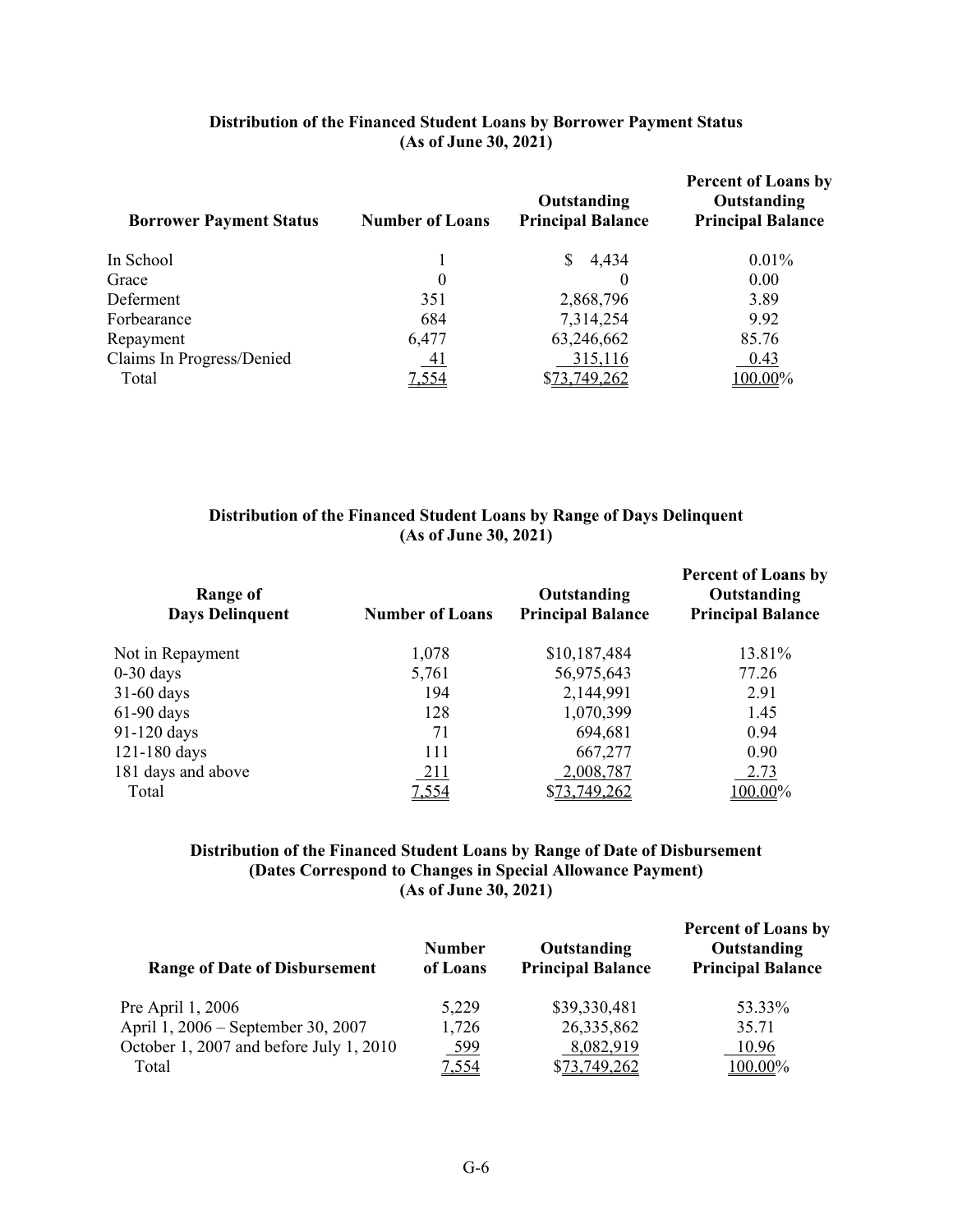For FFELP loans disbursed on or after April 1, 2006 and before July 1, 2010, if the stated interest rate is higher than the rate applicable to such FFELP loan including Special Allowance Payments, the holder of the FFELP loan must credit the difference to the Department of Education. FFELP loans disbursed on or after October 1, 2007 have a higher SAP margin for eligible not-for-profit lenders such as the Issuer than for for-profit lenders but have a 40 bps to 70 bps lower Special Allowance Payment margin than loans originated on or after January 1, 2000 and before October 1, 2007.

#### **Distribution of the Financed Student Loans by Range of Date of Disbursement (Dates Correspond to Changes in Guaranty Percentages) (As of June 30, 2021)**

| <b>Range of Date of Disbursement</b> | <b>Number</b><br>of Loans | Outstanding<br><b>Principal Balance</b> | <b>Percent of Loans by</b><br>Outstanding<br><b>Principal Balance</b> |
|--------------------------------------|---------------------------|-----------------------------------------|-----------------------------------------------------------------------|
| July 1, 2006 and before July 1, 2010 | 2,369                     | \$29,108,834                            | 39.47%                                                                |
| October 1, 1993 – June 30, 2006      | 5,081                     | 44,426,555                              | 60.24                                                                 |
| Pre October 1, 1993                  | <u>104</u>                | 213,873                                 | 0.29                                                                  |
| Total                                | <u>7,554</u>              | \$73,749,262                            | 100.00%                                                               |

Student loans disbursed prior to October 1, 1993 are 100% guaranteed by the guarantee agency. Student loans disbursed on or after October 1, 1993 and before July 1, 2006 are 98% guaranteed by the applicable guaranty agency. Student loans for which the first disbursement is made on or after July 1, 2006 and before July 1, 2010 are 97% guaranteed by the applicable guaranty agency.

[Remainder of page intentionally left blank]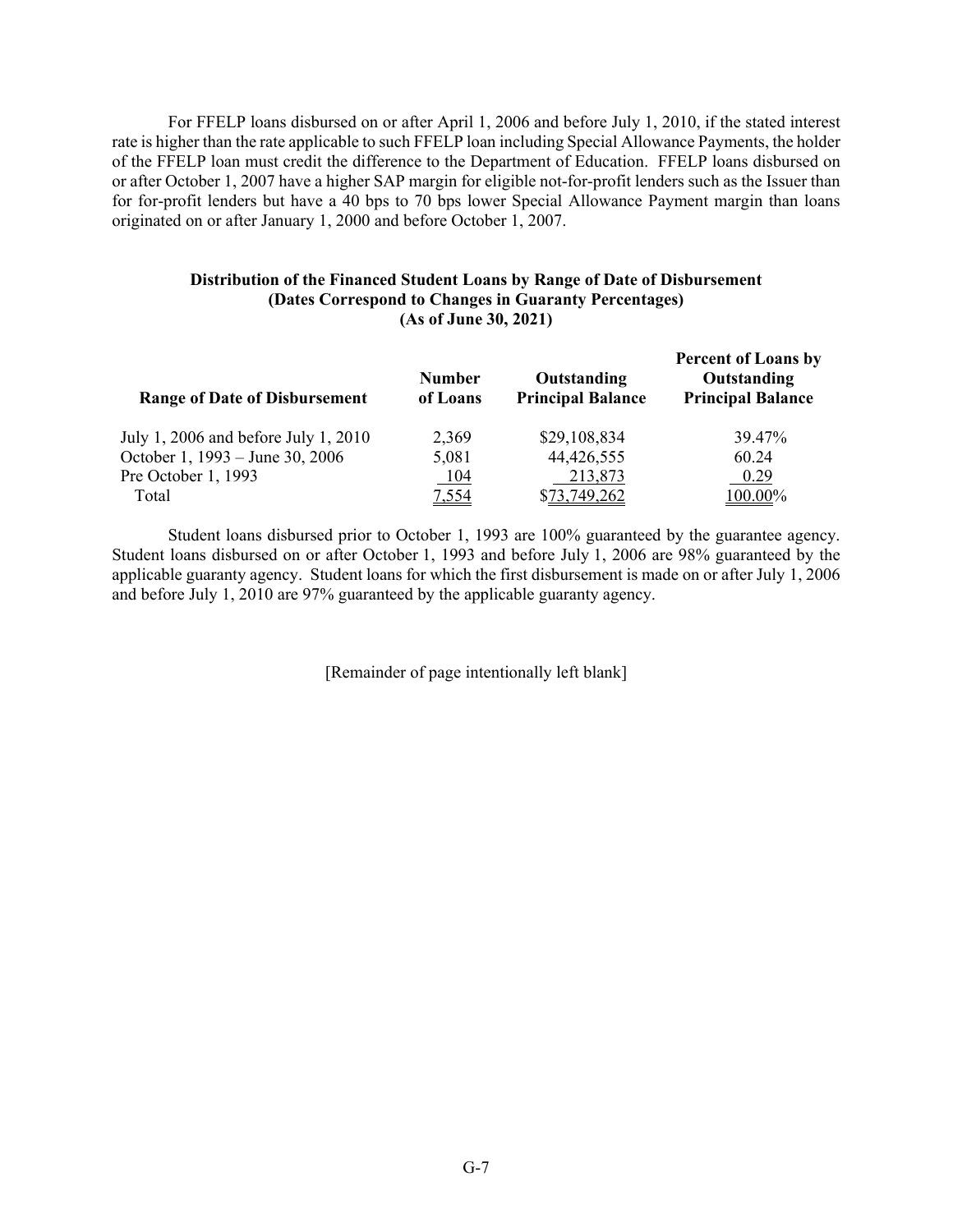| <b>Range of Outstanding</b><br><b>Principal Balance</b> | <b>Number of Loans</b> | Outstanding<br><b>Principal Balance</b> | <b>Percent of Loans by</b><br>Outstanding<br><b>Principal Balance</b> |
|---------------------------------------------------------|------------------------|-----------------------------------------|-----------------------------------------------------------------------|
| Less than \$500                                         | 542                    | $\mathbb{S}$<br>162,248                 | 0.22%                                                                 |
| \$500 to \$999                                          | 511                    | 553,119                                 | 0.75                                                                  |
| \$1,000 to \$1,999                                      | 1,256                  | 4,196,333                               | 5.69                                                                  |
| \$2,000 to \$2,999                                      | 1,232                  | 5,789,317                               | 7.85                                                                  |
| \$3,000 to \$3,999                                      | 877                    | 4,823,202                               | 6.54                                                                  |
| \$4,000 to \$5,999                                      | 986                    | 7,286,427                               | 9.88                                                                  |
| \$6,000 to \$7,999                                      | 433                    | 3,960,335                               | 5.37                                                                  |
| \$8,000 to \$9,999                                      | 315                    | 3,886,586                               | 5.27                                                                  |
| \$10,000 to \$14,999                                    | 523                    | 9,056,409                               | 12.28                                                                 |
| \$15,000 to \$19,999                                    | 300                    | 7,374,926                               | 10.00                                                                 |
| \$20,000 to \$24,999                                    | 183                    | 5,302,572                               | 7.19                                                                  |
| \$25,000 to \$29,999                                    | 118                    | 4,292,207                               | 5.82                                                                  |
| \$30,000 to \$34,999                                    | 85                     | 2,957,345                               | 4.01                                                                  |
| \$35,000 to \$39,999                                    | 56                     | 2,610,724                               | 3.54                                                                  |
| \$40,000 to \$49,999                                    | 47                     | 2,972,095                               | 4.03                                                                  |
| \$50,000 to \$59,999                                    | 26                     | 1,858,481                               | 2.52                                                                  |
| \$60,000 to \$69,999                                    | 15                     | 1,120,989                               | 1.52                                                                  |
| \$70,000 to \$79,999                                    | 14                     | 1,305,362                               | 1.77                                                                  |
| \$80,000 to \$89,999                                    | 10                     | 1,261,112                               | 1.71                                                                  |
| \$90,000 to \$99,999                                    | 9                      | 1,128,364                               | 1.53                                                                  |
| \$100,000 to \$109,999                                  | 5                      | 597,369                                 | 0.81                                                                  |
| \$110,000 to \$149,999                                  | 8                      | 1,194,738                               | 1.62                                                                  |
| \$150,000 or more                                       |                        | 58,999                                  | 0.08                                                                  |
| Total                                                   | 7,554                  | \$73,749,262                            | 100.00%                                                               |

### **Distribution of the Financed Student Loans by Range of Outstanding Principal Balance (As of June 30, 2021)**

[Remainder of page intentionally left blank]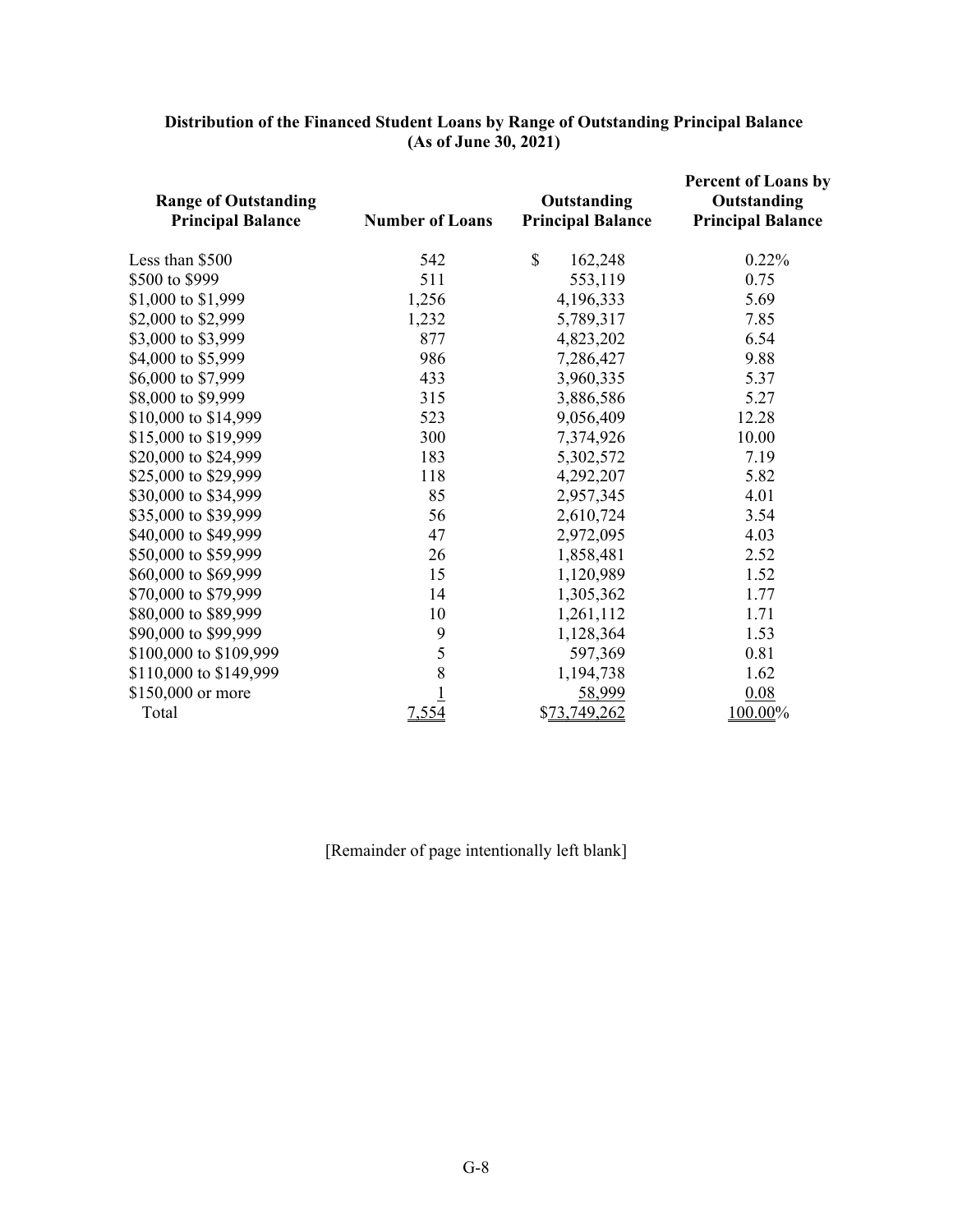### **Distribution of the Financed Student Loans by Range of Remaining Term to Scheduled Maturity (As of June 30, 2021)**

| <b>Range of Remaining Term</b><br>to Scheduled Maturity<br>(in months) | <b>Number of Loans</b> | Outstanding<br><b>Principal Balance</b> | <b>Percent of Loans by</b><br>Outstanding<br><b>Principal Balance</b> |
|------------------------------------------------------------------------|------------------------|-----------------------------------------|-----------------------------------------------------------------------|
| Less than or equal to 24                                               | 363                    | \$435,121                               | 0.59%                                                                 |
| $25 - 36$                                                              | 246                    | 523,620                                 | 0.71                                                                  |
| $37 - 48$                                                              | 255                    | 700,618                                 | 0.95                                                                  |
| $49 - 60$                                                              | 286                    | 1,069,364                               | 1.45                                                                  |
| $61 - 72$                                                              | 339                    | 1,342,237                               | 1.82                                                                  |
| $73 - 84$                                                              | 381                    | 2,101,854                               | 2.85                                                                  |
| $85 - 96$                                                              | 374                    | 2,743,473                               | 3.72                                                                  |
| $97 - 108$                                                             | 567                    | 5,265,697                               | 7.14                                                                  |
| $109 - 120$                                                            | 1,838                  | 10,361,771                              | 14.05                                                                 |
| $121 - 144$                                                            | 1,019                  | 5,966,315                               | 8.09                                                                  |
| $145 - 168$                                                            | 351                    | 4,926,451                               | 6.68                                                                  |
| $169 - 192$                                                            | 362                    | 5,155,073                               | 6.99                                                                  |
| $193 - 220$                                                            | 198                    | 6,534,185                               | 8.86                                                                  |
| $221 - 300$                                                            | 850                    | 15,863,466                              | 21.51                                                                 |
| Greater than 300                                                       | 127                    | 10,760,017                              | 14.59                                                                 |
| Total                                                                  | 7,554                  | \$73,749,262                            | $100.00\%$                                                            |

[Remainder of page intentionally left blank]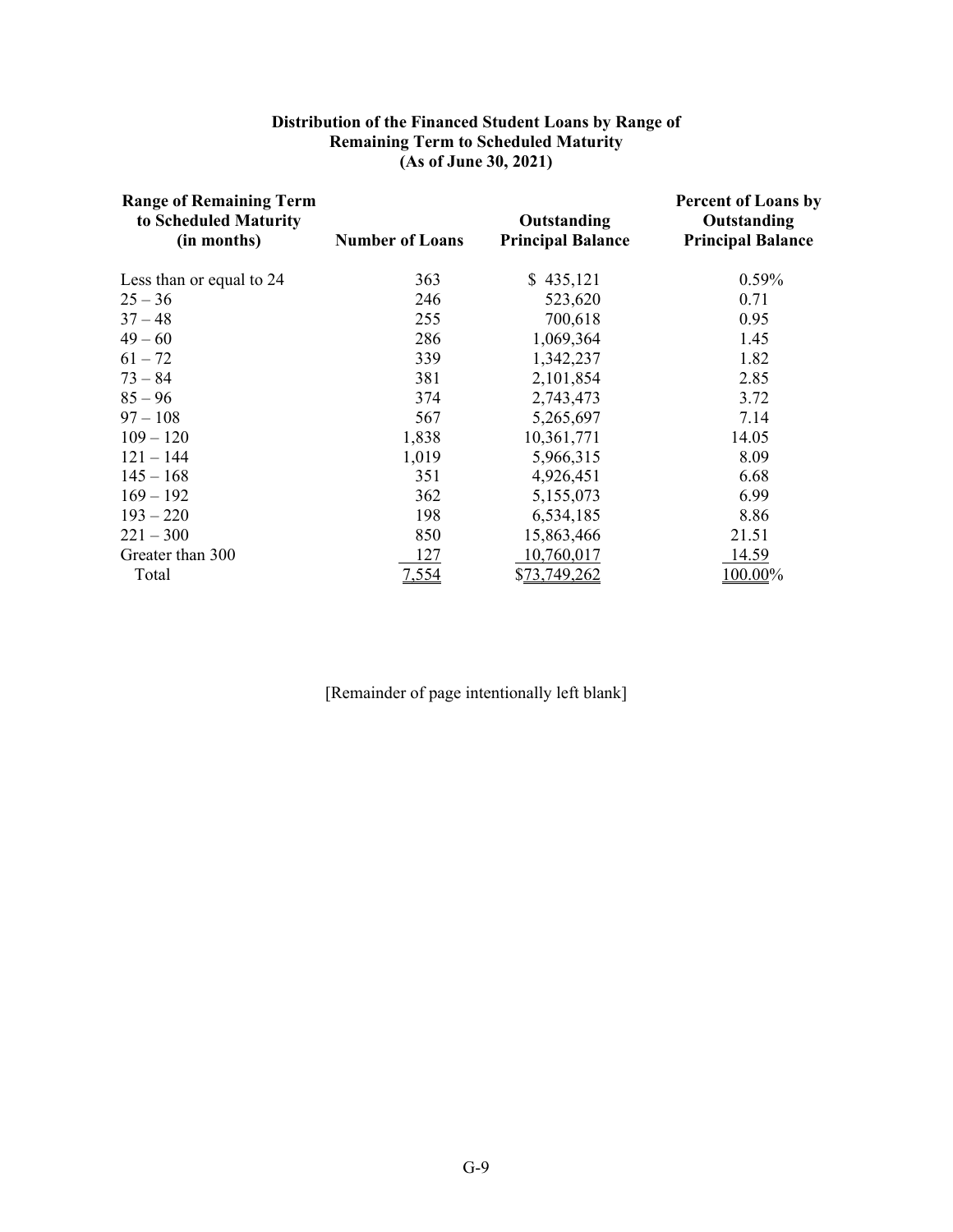#### The following chart shows the geographic distribution of the student loans based on the permanent billing addresses of the borrowers as shown on the Servicers' records:

| <b>Geographic Location</b> | <b>Number of Loans</b> | Outstanding<br><b>Principal Balance</b> | <b>Percent of Loans by</b><br>Outstanding<br><b>Principal Balance</b> |
|----------------------------|------------------------|-----------------------------------------|-----------------------------------------------------------------------|
| Alabama                    | 30                     | \$324,497                               | 0.44%                                                                 |
| Alaska                     | 12                     | 117,999                                 | 0.16                                                                  |
| Arizona                    | 18                     | 221,248                                 | 0.30                                                                  |
| Arkansas                   | 5,886                  | 54,131,958                              | 73.40                                                                 |
| California                 | 71                     | 663,743                                 | 0.90                                                                  |
| Colorado                   | 36                     | 471,995                                 | 0.64                                                                  |
| Connecticut                | 6                      | 117,999                                 | 0.16                                                                  |
| Delaware                   | $\mathbf{1}$           | 66,374                                  | 0.09                                                                  |
| District of Columbia       | 5                      | 58,999                                  | 0.08                                                                  |
| Florida                    | 53                     | 825,992                                 | 1.12                                                                  |
| Georgia                    | 59                     | 759,617                                 | 1.03                                                                  |
| Hawaii                     | 6                      | 294,997                                 | 0.40                                                                  |
| Idaho                      | $\overline{2}$         | 7,375                                   | 0.01                                                                  |
| Illinois                   | 46                     | 442,496                                 | 0.60                                                                  |
| Indiana                    | 20                     | 339,247                                 | 0.46                                                                  |
| Iowa                       | $\overline{7}$         | 51,624                                  | 0.07                                                                  |
| Kansas                     | 25                     | 280,247                                 | 0.38                                                                  |
| Kentucky                   | 14                     | 176,998                                 | 0.24                                                                  |
| Louisiana                  | 82                     | 789,117                                 | 1.07                                                                  |
| Maine                      | $\mathbf{1}$           | 44,250                                  | 0.06                                                                  |
| Maryland                   | 24                     | 280,247                                 | 0.38                                                                  |
| Massachusetts              | 10                     | 176,998                                 | 0.24                                                                  |
| Michigan                   | 15                     | 243,373                                 | 0.33                                                                  |
| Minnesota                  | 11                     | 147,499                                 | 0.20                                                                  |
| Mississippi                | 56                     | 634,244                                 | 0.86                                                                  |
| Missouri                   | 150                    | 1,157,863                               | 1.57                                                                  |
| Montana                    | 1                      | 29,500                                  | 0.04                                                                  |
| Nebraska                   | 9                      | 81,124                                  | 0.11                                                                  |
| Nevada                     | 6                      | 110,624                                 | 0.15                                                                  |
| New Hampshire              | $\overline{4}$         | 22,125                                  | 0.03                                                                  |
| New Jersey                 | 12                     | 184,373                                 | 0.25                                                                  |
| New Mexico                 | 7                      | 154,873                                 | 0.21                                                                  |
| New York                   | 16                     | 243,373                                 | 0.33                                                                  |
| North Carolina             | 25                     | 486,745                                 | 0.66                                                                  |
| North Dakota               | 3                      | 117,999                                 | 0.16                                                                  |
| Ohio                       | 10                     | 154,873                                 | 0.21                                                                  |
| Oklahoma                   | 107                    | 929,241                                 | 1.26                                                                  |
| Oregon                     | 10                     | 228,623                                 | 0.31                                                                  |
| Pennsylvania               | 17                     | 184,373                                 | 0.25                                                                  |
| Puerto Rico                | $\mathbf{1}$           | 14,750                                  | 0.02                                                                  |

# **Distribution of the Financed Student Loans by Geographic Location (As of June 30, 2021)**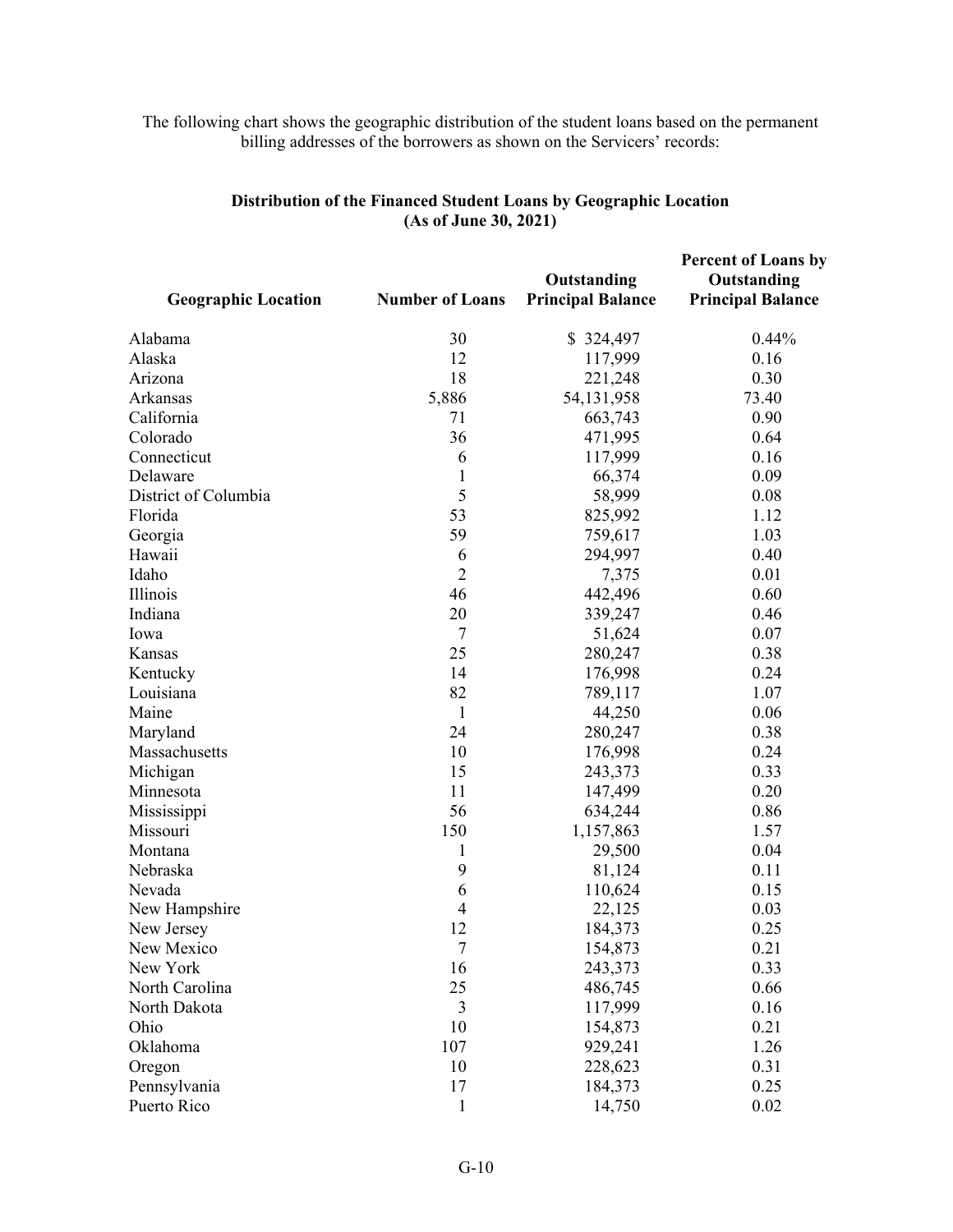# The following chart shows the geographic distribution of the student loans based on the permanent billing addresses of the borrowers as shown on the Servicers' records:

| <b>Number of Loans</b> | Outstanding<br><b>Principal Balance</b> | <b>Percent of Loans by</b><br>Outstanding<br><b>Principal Balance</b> |
|------------------------|-----------------------------------------|-----------------------------------------------------------------------|
| 3                      | 14,750                                  | 0.02                                                                  |
| 15                     | 162,248                                 | 0.22                                                                  |
| 1                      | 7,375                                   | 0.01                                                                  |
| 160                    | 1,799,482                               | 2.44                                                                  |
| 404                    | 4,034,085                               | 5.47                                                                  |
| 6                      | 516,245                                 | 0.70                                                                  |
| 4                      | 553,119                                 | 0.75                                                                  |
| 27                     | 243,373                                 | 0.33                                                                  |
| 18                     | 184,373                                 | 0.25                                                                  |
|                        | 73,749                                  | 0.10                                                                  |
| 10                     | 132,749                                 | 0.18                                                                  |
|                        | 7,375                                   | 0.01                                                                  |
| 5                      | 51,624                                  | 0.07                                                                  |
| 3                      | 22,125                                  | 0.03                                                                  |
| 14                     | 176,998                                 | 0.24                                                                  |
| 7,554                  | \$73,749,262                            | 100.00%                                                               |
|                        |                                         |                                                                       |

# **Distribution of the Financed Student Loans by Geographic Location (As of June 30, 2021)**

### **Distribution of the Financed Student Loans by Servicer (As of June 30, 2021)**

| <b>Servicer</b>           | <b>Number of Loans</b> | Outstanding<br><b>Principal Balance</b> | <b>Percent of Loans by</b><br>Outstanding<br><b>Principal Balance</b> |
|---------------------------|------------------------|-----------------------------------------|-----------------------------------------------------------------------|
| Edfinancial Services, LLC | 6,885                  | \$66,585,736                            | 90.29%                                                                |
| Nelnet Servicing, LLC     | 669                    | 7,163,526                               | 9.71                                                                  |
| Total                     | 7,554                  | \$73,749,262                            | 100.00%                                                               |